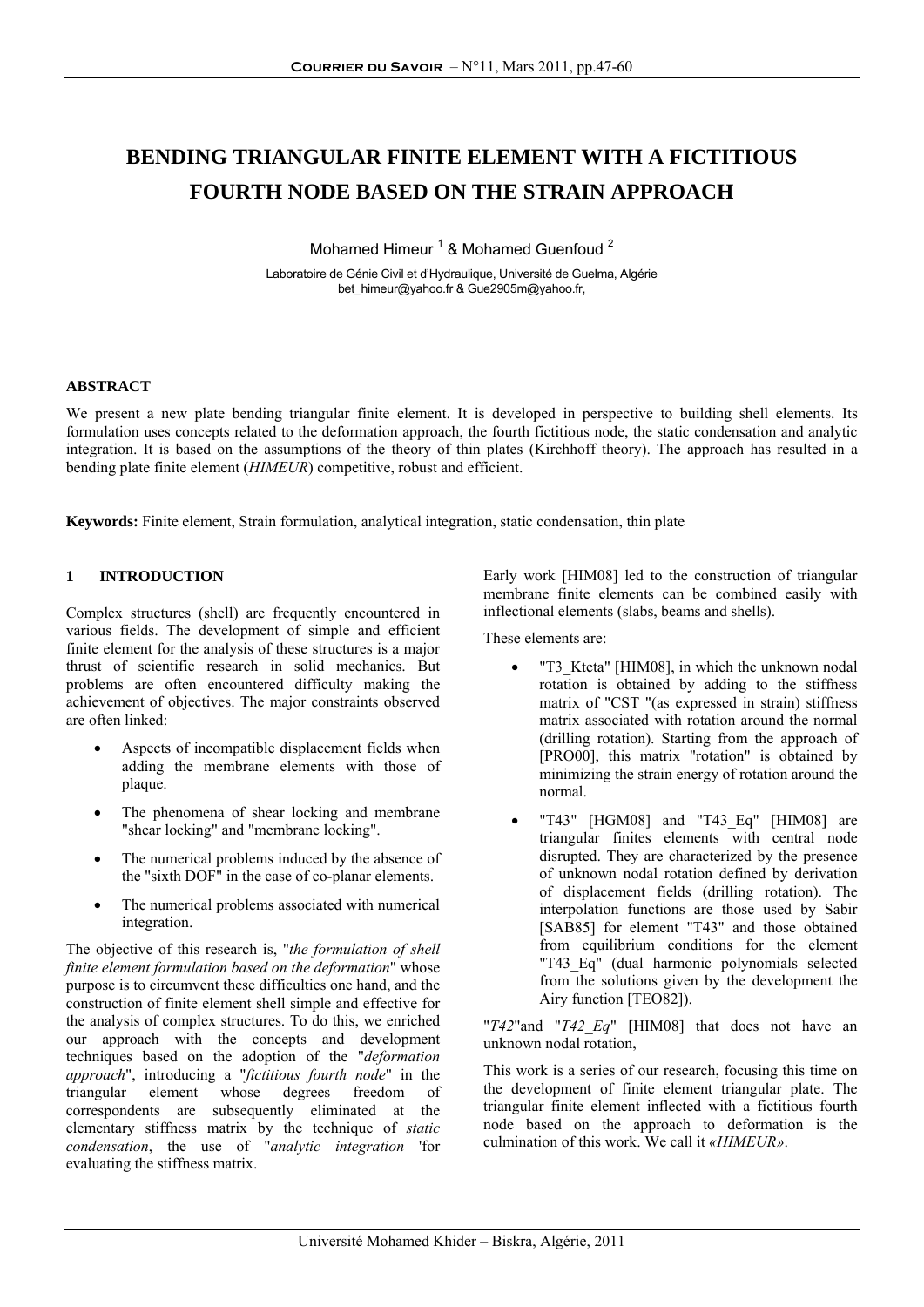This element is formulated using the approach to deformation. The interpolation functions of the deformation fields, therefore the displacements and stresses are developed using Pascal's triangle. It is a triangular element to which we added a fourth node dummy positioned outside and away from the triangle. This position, outside, is chosen to avoid the relaxation of the stiffness matrix resulting in an overestimation of the nodal displacements. The degrees of freedom corresponding to the fourth node are then eliminated by static condensation of the stiffness matrix at the elementary level. So the main interest of this fictitious node resides in the enrichment field trips (p refinement: increase in the degree of the polynomial interpolation), and is, therefore, greater precision in the approximation of the solution. The corresponding variational criterion is that of the total potential energy. The analytical integration for the evaluation of the stiffness matrix is highly attractive to avoid the loss of convergence phenomenon observed in isoperimetric elements (using numerical integration) that are very sensitive (their convergence is conditioned by a regular mesh undistorted). The assumptions of this formulation are those of the thin plate theory (Kirchhoff's theory) by neglecting the transverse shear.

To validate the new element HIMEUR, we tested a set of test cases. For each test case, the result is compared, first, to the corresponding reference solution, and secondly, the solution given by certain elements of thin plate located in the literature. Behaviour in pure bending (bending to the dominant shear) is processed through the example used by J.L. Batoz and Dhatt G. [BAT90]. This test is very useful to evaluate levels of convergence, robustness and performance of our element. The behaviour of this element relative to the transverse shear is analyzed using the example treated Guenfoud [GUE93] Belarbi and Sharif [BEL99]. Finally we submitted our element tests proposed by Robinson [ROB78] to gauge their behaviour to aspects of torsion.

Generally, the approach in our development has resulted in a plate finite element (*HIMEUR*) competitive, robust and efficient. This appears, first, through his excellent pace of convergence towards the reference solution, and secondly, through the performance of his behaviour towards other triangular plate elements in the existing literature: DKT, HCT [BAT90],  $C^0$  [BEL84], and ANST3 ANST6 [GUE90], TRUMP (Argyris) and SRI [SAB00].

# **2 BASIC EQUATIONS OF THE THEORY OF THIN PLATES (KIRCHHOFF THEORY)**

#### **2.1 Kinematics equations**

In figure 1, the rotations around the two axes x and y is denoted θx and θy and slopes in both directions are defined by the variables βx and βy, with:

$$
\beta_x = \theta_y \qquad \beta_y = -\theta_x \qquad (01)
$$



**Figure 1 : Deformation of a plate bending (Kirchhoff Theory)** 

The assumption of the cross section implies a linear variation of displacement over the thickness of the plate. This translates into:

$$
u(x, y, z) = z\beta_x(x, y) = z\theta_y(x, y),
$$

$$
v(x, y, z) = z\beta_y(x, y) = -z\theta_x(x, y)
$$
 (02)

The expressions (02) can decouple the displacement fields  $(u, v)$  that of the arrow  $(w)$  which is in reference to the assumptions of Kirchhoff, the only field to define the behaviour of the plate. Thus, the displacements are given by:

$$
w(x, y, z) = w(x, y) \quad u(x, y, z) = -\frac{\partial w}{\partial x}
$$

$$
v(x, y, z) = -\frac{\partial w}{\partial y} \qquad (03)
$$

And rotations are given by:

$$
-\theta_x = \beta_y = -\frac{\partial w}{\partial y}
$$

$$
\theta_y = \beta_x = -\frac{\partial w}{\partial x}
$$
(04)

The infinitesimal strain tensor is then:

$$
\varepsilon_{x} = \frac{\partial u}{\partial x} = z \frac{\partial \beta_{x}}{\partial x} = -z \frac{\partial^{2} w}{\partial x^{2}}
$$
  
\n
$$
\varepsilon_{y} = \frac{\partial v}{\partial y} = z \frac{\partial \beta_{y}}{\partial y} = -z \frac{\partial^{2} w}{\partial y^{2}}
$$
  
\n
$$
\gamma_{xy} = \frac{\partial u}{\partial y} + \frac{\partial v}{\partial x} = z(\frac{\partial \beta_{x}}{\partial y} + \frac{\partial \beta_{y}}{\partial x}) = -2z \frac{\partial^{2} w}{\partial x \partial y}
$$
  
\n
$$
\gamma_{xz} = \gamma_{yz} = 0
$$
 (05)

Moments related to the curvatures are given by:

$$
K_x = \frac{\partial \beta_x}{\partial x} = -\frac{\partial^2 w}{\partial x^2} \quad K_y = \frac{\partial \beta_y}{\partial y} = -\frac{\partial^2 w}{\partial y^2} \quad (06)
$$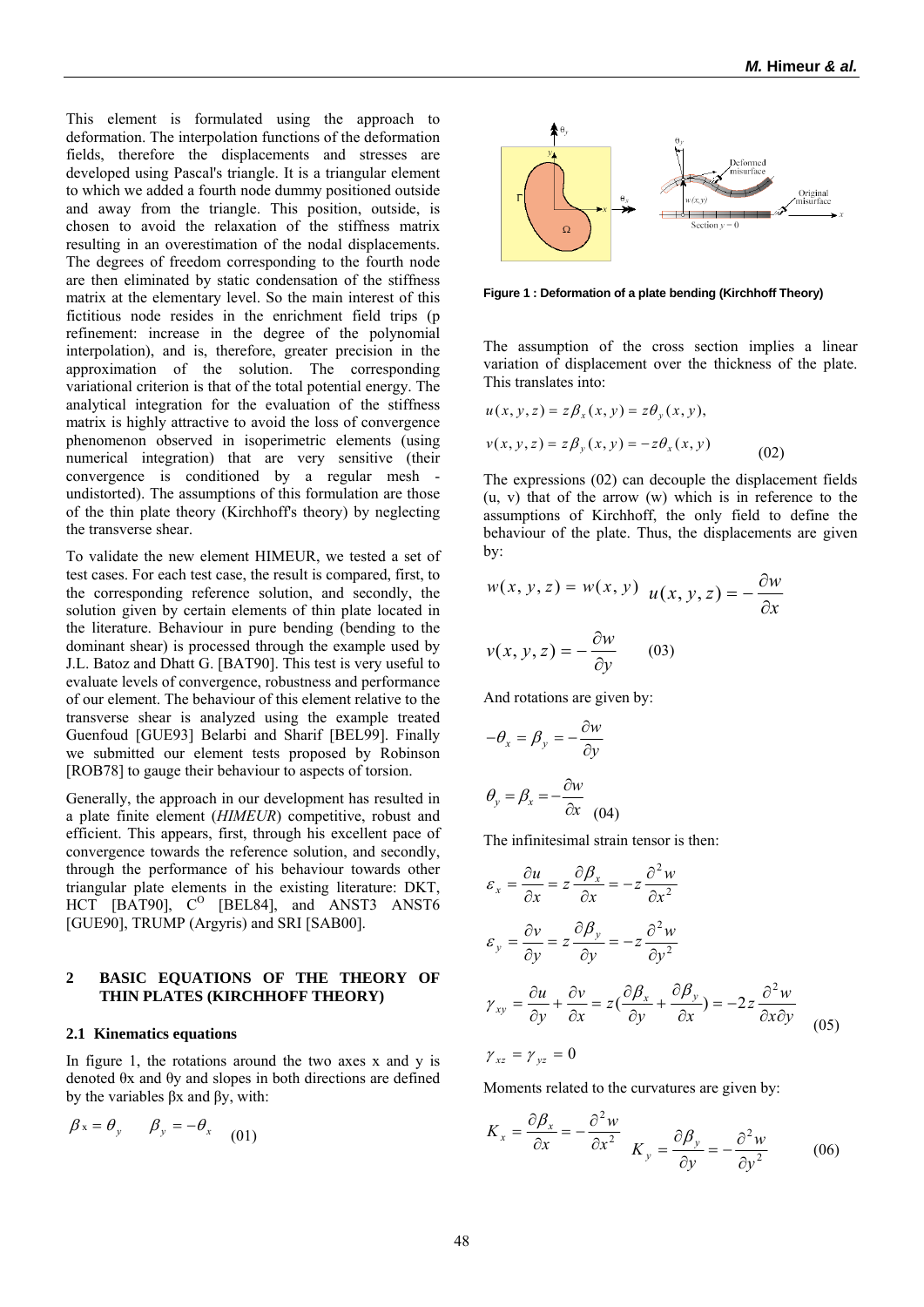$$
K_{xy} = \left(\frac{\partial \beta_x}{\partial y} + \frac{\partial \beta_y}{\partial x}\right) = -2\frac{\partial^2 w}{\partial x \partial y}
$$

#### *2.2 Kinematics compatibility conditions*

These conditions were established by St. Venant (1854) [FRE98]. Their satisfaction is required to guarantee the uniqueness of the displacements. The compatibility equations are as developed as follows:

$$
\frac{\partial^2 K_x}{\partial y^2} + \frac{\partial^2 K_y}{\partial x^2} = \frac{\partial^2 K_{xy}}{\partial x \partial y}
$$

$$
\frac{\partial^2 \gamma_{xz}}{\partial x \partial y} - \frac{\partial^2 \gamma_{yz}}{\partial x^2} + \frac{\partial^2 K_{xy}}{\partial x} = 2 \frac{\partial K_x}{\partial y}
$$

$$
\frac{\partial^2 \gamma_{yz}}{\partial x \partial y} - \frac{\partial^2 \gamma_{xz}}{\partial y^2} + \frac{\partial^2 K_{xy}}{\partial y} = 2 \frac{\partial K_y}{\partial x} (07)
$$

#### *2.3 Constitutive law*

In plane state of stress and for isotropic materials, generally accepted hypothesis for the calculation of thin structures (beams, plates and shells), the constitutive law is written:

$$
\begin{Bmatrix} \sigma_x \\ \sigma_y \\ \tau_{xy} \end{Bmatrix} = \frac{E}{1 - v^2} \begin{bmatrix} 1 & v & 0 \\ v & 1 & 0 \\ 0 & 0 & \frac{1 - v}{2} \end{bmatrix} \begin{Bmatrix} \varepsilon_x \\ \varepsilon_y \\ \gamma_{xy} \end{Bmatrix} . \quad (08)
$$

This translates in terms of relationship "moment-curvature» by the following equation system:

$$
\begin{aligned}\n\begin{bmatrix}\nM_x \\
M_y \\
M_{xy}\n\end{bmatrix} &= \frac{Eh^3}{12(1 - v^2)} \begin{bmatrix}\n1 & v & 0 \\
v & 1 & 0 \\
0 & 0 & \frac{1 - v}{2}\n\end{bmatrix} \begin{bmatrix}\nK_x \\
K_y \\
K_{xy}\n\end{bmatrix}.\n\end{aligned}
$$
\n
$$
= \frac{Eh^3}{12(1 - v^2)} \begin{bmatrix}\n1 & v & 0 \\
v & 1 & 0 \\
0 & 0 & \frac{1 - v}{2}\n\end{bmatrix} \begin{bmatrix}\n-\frac{\partial^2 w}{\partial x^2} \\
-\frac{\partial^2 w}{\partial y^2} \\
-\frac{\partial^2 w}{\partial x \partial y}\n\end{bmatrix}
$$
\n(09)

#### *2.4 Equations of equilibrium*

The balance of an element of dimensions  $dx \times dy$  is obtained by the balance of forces of internal and external actions.

$$
q dx dy + (Q_x + \frac{\partial Q_x}{\partial x}) dy + (Q_y + \frac{\partial Q_y}{\partial y}) dx - Q_x dy - Q_y dx = 0
$$
\n(10)

Where,  $Q_x$  and  $Q_y$  are the shear forces in the sections perpendicular to the axes  $x$  and  $y$  respectively. The expression (10) is simplified to give:

$$
q + \frac{\partial Q_x}{\partial x} + \frac{\partial Q_y}{\partial y} = 0 \qquad (11)
$$

The balance of moments about the axes x and y gives:

$$
Q_x = \frac{\partial M_x}{\partial x} + \frac{\partial M_{xy}}{\partial y} \qquad Q_y = \frac{\partial M_y}{\partial y} + \frac{\partial M_{xy}}{\partial x} \tag{12}
$$

By replacing the *Qx* and *Qy* values of equations (11) and (12) in relation (09), the equilibrium condition would result in the displacement function "w" by the following expression:

$$
\frac{\partial^4 w}{\partial x^4} + 2 \frac{\partial^4 w}{\partial x^2 \partial y^2} + \frac{\partial^4 w}{\partial y^4} - \frac{q}{D} = 0 \qquad (13)
$$

With

$$
D = \frac{Eh^3}{12(1 - v^2)}
$$

# **3 FORMULATION OF THE ELEMENT "HIMEUR"**

#### *3.1 Shape function*

For rigid body motions (MCR), bending moments are related to zero:

$$
K_x = 0 \t K_y = 0 \t K_{xy} = 0 \t (14)
$$

By replacing in equations (06) the curves with their values given by equations (14) and after integration, we obtain the displacement fields representing the rigid body motions which are as follows:

$$
W = a_1 - a_2 . x - a_3 y \qquad \beta_x = a_2 \ \beta_y = a_3 \qquad (15)
$$

With  $a_2$  and  $a_3$ , parameters representing rotations  $\theta_x$  and  $\theta_y$ of the rigid body about respective axis "*y*" and "*x*" representing the translation and  $a_1$  (arrow) of the rigid body along the normal (axis "*z*") .

Our element has four nodes (three vertices which we have added a fourth dummy node). Each of its nodes has three degrees of freedom. So the displacement fields, formulated by the use of the model deformation, have 12 independent constants  $(a_1, a_{12})$ . The first three  $(a_1, a_2, a_3)$  are used in equations (02) to represent rigid body motions. The other nine  $(a_4, a_{12})$  are used to represent the state of pure bending. They are divided into the deformation interpolation functions to satisfy the equations (07) of kinematics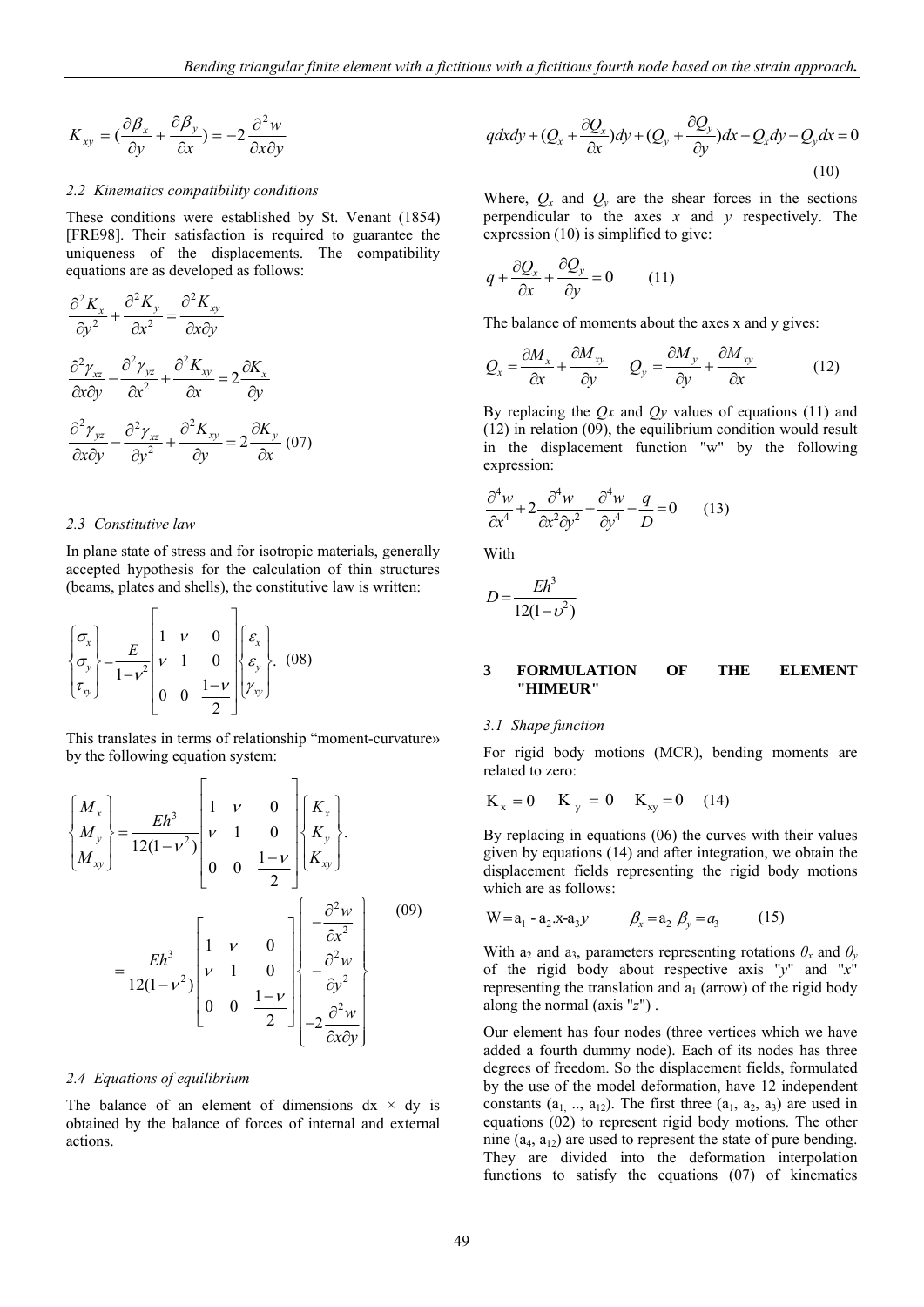compatibility for plane elasticity. Thus, the deformation fields for the higher modes are derived from Pascal's triangle as follows:

$$
K_x = a_4 + a_5 \cdot x + a_6 y + a_7 x y K_y = a_8 + a_9 x + a_{10} y + a_{11} x y
$$
  

$$
K_{xy} = a_{12} + 2 \cdot a_6 \cdot x + a_7 \cdot x^2 + 2 \cdot a_9 \cdot y + a_{11} \cdot y^2
$$
 (16)

By replacing in equations (06) the curves with their values given by equations (16) and after integration, we obtain the following field trips:

$$
W = -a_4 \frac{x^2}{2} - a_5 \frac{x^3}{6} - a_6 \frac{x^2y}{2} - a_7 \frac{x^3y}{6} - a_8 \frac{y^2}{2}
$$
  
\n
$$
-a_9 \frac{xy^2}{2} - a_{10} \frac{y^3}{6} - a_{11} \frac{xy^3}{6} - a_{12} \frac{xy}{2}
$$
  
\n
$$
\beta_x = a_4x + a_5 \frac{x^2}{2} + a_6xy + a_7 \frac{x^2y}{2} + a_9 \frac{y^2}{2}
$$
  
\n
$$
+a_{11} \frac{y^3}{6} + a_{12} \frac{y}{2}
$$
  
\n
$$
\beta_y = a_6 \frac{x^2}{2} + a_7 \frac{x^3}{6} + a_8y + a_9xy + a_{10} \frac{y^2}{2}
$$
  
\n
$$
+a_{11} \frac{xy^2}{2} + a_{12} \frac{x}{2}
$$
  
\n(17)

The final field of displacements is obtained by adding the relations  $(15)$  and  $(17)$ :

$$
W = a_1 - a_2x - a_3y - a_4\frac{x^2}{2} - a_5\frac{x^3}{6}
$$
  
\n
$$
-a_6\frac{x^2y}{2} - a_7\frac{x^3y}{6} - a_8\frac{y^2}{2} - a_9\frac{xy^2}{2}
$$
  
\n
$$
-a_{10}\frac{y^3}{6} - a_{11}\frac{xy^3}{6} - a_{12}\frac{xy}{2}
$$
  
\n
$$
\beta_x = a_2 + a_4x + a_5\frac{x^2}{2} + a_6x.y + a_7\frac{x^2.y}{2}
$$
  
\n
$$
+a_9\frac{y^2}{2} + a_{11}\frac{y^3}{6} + a_{12}\frac{y}{2}
$$
  
\n
$$
\beta_y = a_3 + a_6\frac{x^2}{2} + a_7\frac{x^3}{6} + a_8.y + a_9x.y
$$
  
\n
$$
+a_{10}\frac{y^2}{2} + a_{11}\frac{x.y^2}{2} + a_{12}\frac{x}{2}
$$

Matrix form the displacement field given by equations (18) reads as follows:

$$
\begin{Bmatrix} W(x,y) \\ \beta_x(x,y) \\ \beta_y(x,y) \end{Bmatrix} = [f(x.y)].\{a_i\} \qquad (19)
$$

with,

$$
{a_i}^T =
$$

$$
\begin{bmatrix} 1 \llbracket x \rrbracket y & \frac{x^2}{2} & \frac{x^3}{6} & \frac{x^3y}{2} & \frac{x^3y}{6} & \frac{y^3}{2} & \frac{y^3}{6} & \frac{y^3}{2} & \frac{y^3}{2} \\ 0 & 1 & 0 & x & \frac{x^2}{2} & \frac{x^3y}{2} & 0 & \frac{y^2}{2} & 0 & \frac{y^3}{6} & \frac{y}{2} \\ 0 & 0 & 1 & 0 & 0 & \frac{x^2}{2} & \frac{x^3}{6} & y & \frac{y^2}{2} & \frac{y^2}{2} & \frac{x^3}{2} & \frac{x}{2} \end{bmatrix} \tag{20}
$$

Knowing the nodal coordinates  $(x_i, y_i)$  corresponding to the nodes  $j$  ( $j = 1... 4$ ) and applying the relation (20) the vector of nodal displacements at the elementary level, is given as follows:

$$
\left\{q^{e}\right\} = \begin{bmatrix} \left[f(x_1,y_1)\right] \\ \left[f(x_2,y_2)\right] \\ \left[f(x_3,y_3)\right] \\ \left[f(x_4,y_4)\right] \end{bmatrix} \left\{a_i\right\} (21)
$$

With

$$
\{q^{e}\}^{T} = \mathbf{w}_{1}, \beta_{x1}, \beta_{y1}, \mathbf{w}_{2}, \beta_{x2}, \beta_{y2}, \mathbf{w}_{3}, \beta_{x3}, \beta_{y3}, \mathbf{w}_{4}, \beta_{x4}, \beta_{y4} > [A
$$
\n
$$
] = \begin{bmatrix} [f(x_{1} \cdot y_{1})] \\ [f(x_{2} \cdot y_{2})] \\ [f(x_{3} \cdot y_{3})] \\ [f(x_{4} \cdot y_{4})] \end{bmatrix} \text{ is the matrix of nodal coordinates. Its}
$$

matrix form is developed in the appendix.

From equation (21), we deduce the value of parameters "a<sub>i</sub>" which are given by the system of equations:  ${a_i} = [A]^{-1} {q^e}$  (22)

By replacing the parameters have the relationship given by (22) in the equation system (3.6), we obtain the relationship:

$$
\begin{Bmatrix} W(x,y) \\ \beta_x(x,y) \\ \beta_y(x,y) \end{Bmatrix} = [f(x,y)].[A]^{-1}.{q^e} (23)
$$

which represents the matrix of interpolation functions *Ni*. By replacing in equations (06),  $w(x, y)$  values of equation (19), the relationship *strain - displacement* takes the following expanded form:

$$
\begin{cases}\nK_x \\
K_y \\
K_y\n\end{cases} =\n\begin{bmatrix}\n0 & 0 & 0 & 1 & x & y & xy & 0 & 0 & 0 & 0 & 0 \\
0 & 0 & 0 & 0 & 0 & 0 & 1 & x & y & xy & 0 \\
0 & 0 & 0 & 0 & 0 & 2x & x^2 & 0 & 2y & 0 & y^2 & 1\n\end{bmatrix}\n\begin{bmatrix}\na_1 \\
a_2 \\
a_3\n\end{bmatrix}
$$

Thus, the deformation matrix is given as follows: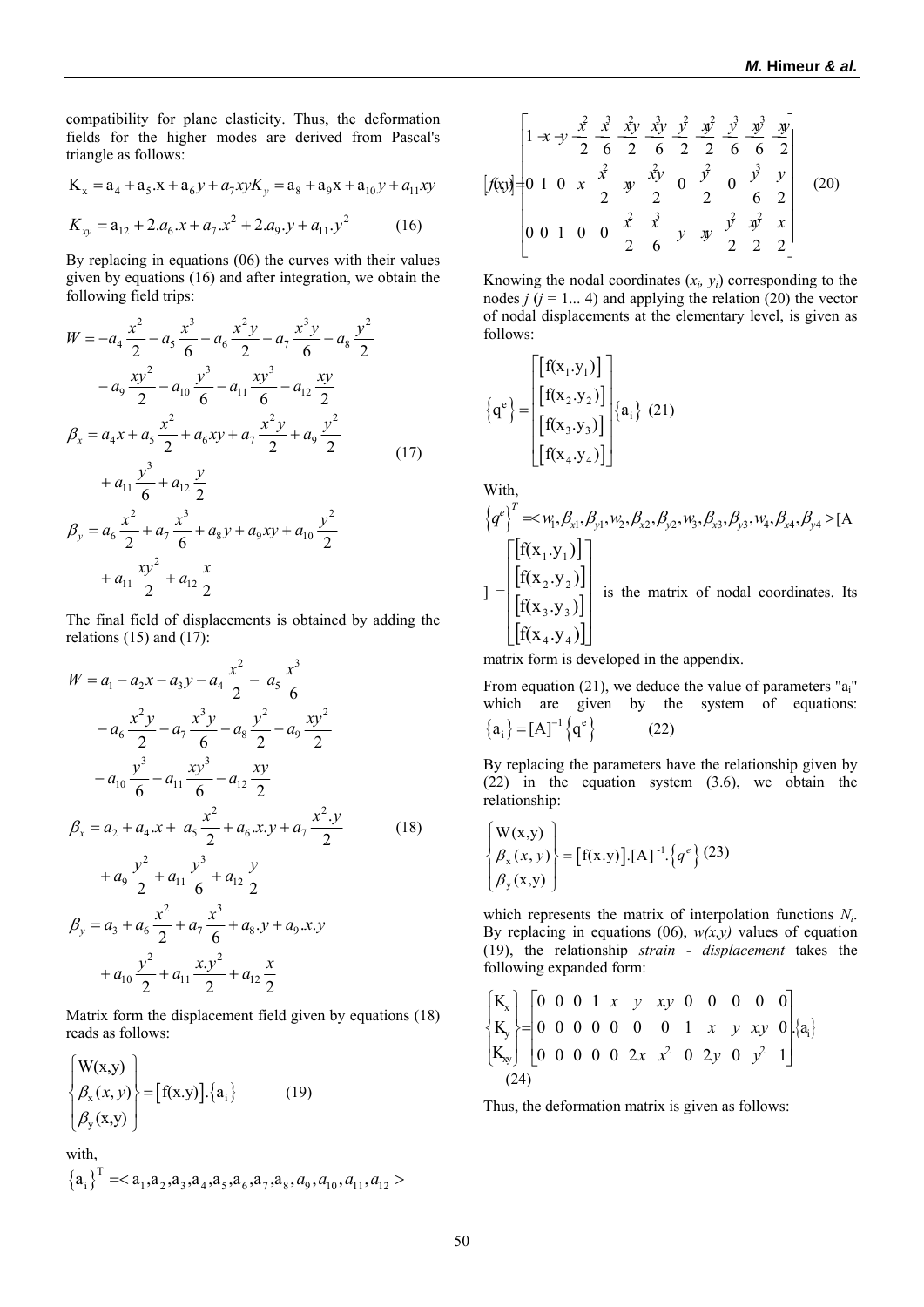$$
[Q(x,y)] = \begin{bmatrix} 0 & 0 & 0 & 1 & x & y & xy & 0 & 0 & 0 & 0 & 0 \\ 0 & 0 & 0 & 0 & 0 & 0 & 1 & x & y & xy & 0 \\ 0 & 0 & 0 & 0 & 0 & 2x & x^2 & 0 & 2y & 0 & y^2 & 1 \end{bmatrix}
$$
 (25)

## *3.2 Elementary stiffness matrix*

The internal virtual work, elementary discredited is given by the expression:

$$
(\delta W_{int})^{e} = \int_{V^{e}} \delta \{\epsilon\}^{T} \cdot [\sigma] dV
$$
\n
$$
(26)
$$
\nKnowing that:  $\{\epsilon\} = [N'] \cdot \{q^{e}\} = [Q(x,y)] \cdot [A]^{-1} \{q^{e}\}$ \n
$$
(27)
$$
\nAnd:  $\{\sigma\} = [D] \cdot \{\epsilon\}$ \n
$$
(28)
$$

And replacing in the expression (26),  $\{\varepsilon\}$  and  $\{\sigma\}$ , their values given respectively in equations (27) and (28) yields:

$$
\left(\delta W_{int}\right)^{e} = \delta \left[q^{e}\right]^{T} \iint_{V} \left[Q(x,y)\right]^{T} \cdot \left[A^{-1}\right]^{T} \cdot \left[D\right] \cdot \left[Q(x,y)\right] \cdot \left[A\right]^{-1} \left\{q^{e}\right\} dV
$$
\n(29)

Thus, the elementary stiffness matrix derived from the expression (29) is as follows:

$$
[K^{e}] = \int_{V} [Q(xy)]^{T} [A^{-1}]^{T} [D] [Q(xy)] [A]^{-1} dV \qquad (30)
$$

The expression (30) can be written:

$$
[K^{e}] = [A^{-1}]^{T} \iint_{V} [Q(x,y)]^{T} [D] \cdot [Q(x,y)] dV \cdot [A]^{-1} = [A^{-1}]^{T} [K_{o}] \cdot [A]^{-1}
$$
\n(31)

The evaluation of the expression  $[K_0] = \left[ [Q(x,y)]^T [D] . [Q(x,y)] \right].$  $=\iint_V [Q(x,y)]^T [D] [Q(x,y)]dV$  is determined by analytic integration of the various components of the resulting matrix product  $[Q(x,y)]^T[D]{Q(x,y)}$ . whose expressions take the form " $H_{\alpha x \beta} = C x^{\alpha} y^{\beta}$ ". The matrix [Ko] on the element "HIMEUR" is appended. So the matrix [Ko] is evaluated by analytical integration of values  $\iint H_{\alpha x \beta} = \iint C x^{\alpha} y^{\beta}$ . Finally, the elementary *xy xy*

stiffness matrix to be considered at the assembly and construction of the global stiffness matrix of the structure is obtained after condensation of the matrix [Ke]. The static condensation on the degrees of freedom, concern the fictitious fourth node.

## 4 **Validation of the element "HIMEUR**"

#### *4.1 Console-beam subjected to point load at its free end*

This test checks the behaviour of our simple bending element based on the slenderness ratio (*L/h*). Indeed, in this case the bending test before the shear is dominant for ratios *L/h* rates. At the free end, the beam is subjected in the direction " $Oz$ " to *A* point load of intensity  $P = 0.1$ . It simulates a perfect fitting to the other end (see Figure 2).



**Figure 2 : Console-beam subjected to point load** 

Geometric data and mechanical loading are given in Table.1.

|                | Table.1: geometric and mechanical loading data for the beam in |  |  |  |
|----------------|----------------------------------------------------------------|--|--|--|
| simple bending |                                                                |  |  |  |

| Length           | $L=10.0$                |
|------------------|-------------------------|
| Width            | $b=1.0$                 |
| <b>Thickness</b> | $h = (L/100 \approx L)$ |
| Young's modulus  | $E=1.2x10^6$            |
| Poisson          | $v = 0.0$               |
| Loading          | $P=0.1$                 |

To see the influence of transverse shear on the behaviour of our element, we simulate in this test case, the displacement "*w*" from point "*A*" under the direction of "*Oz*" for several values of the ratio *L/h*. We then compare the results, first to the theoretical solution given by  $(4.1)$  of the beam theory and on the other hand, the behaviour of other triangular elements treated Guenfoud DSTM, ANST6, DKTM [GUE93]. The theoretical solution of the displacement "*w*" from point "*A*" in direction "*Oz*" is given as follows:

$$
w_{t} = \frac{4.P.L^{3}}{E.b.h^{3}} \left[ 1 + \frac{1}{2.k} \left( \frac{h}{L} \right)^{2} \right]
$$
 (32)

The simulation results point "*A*" in the direction "*Oz*" is given in Figure 3 and Table 2.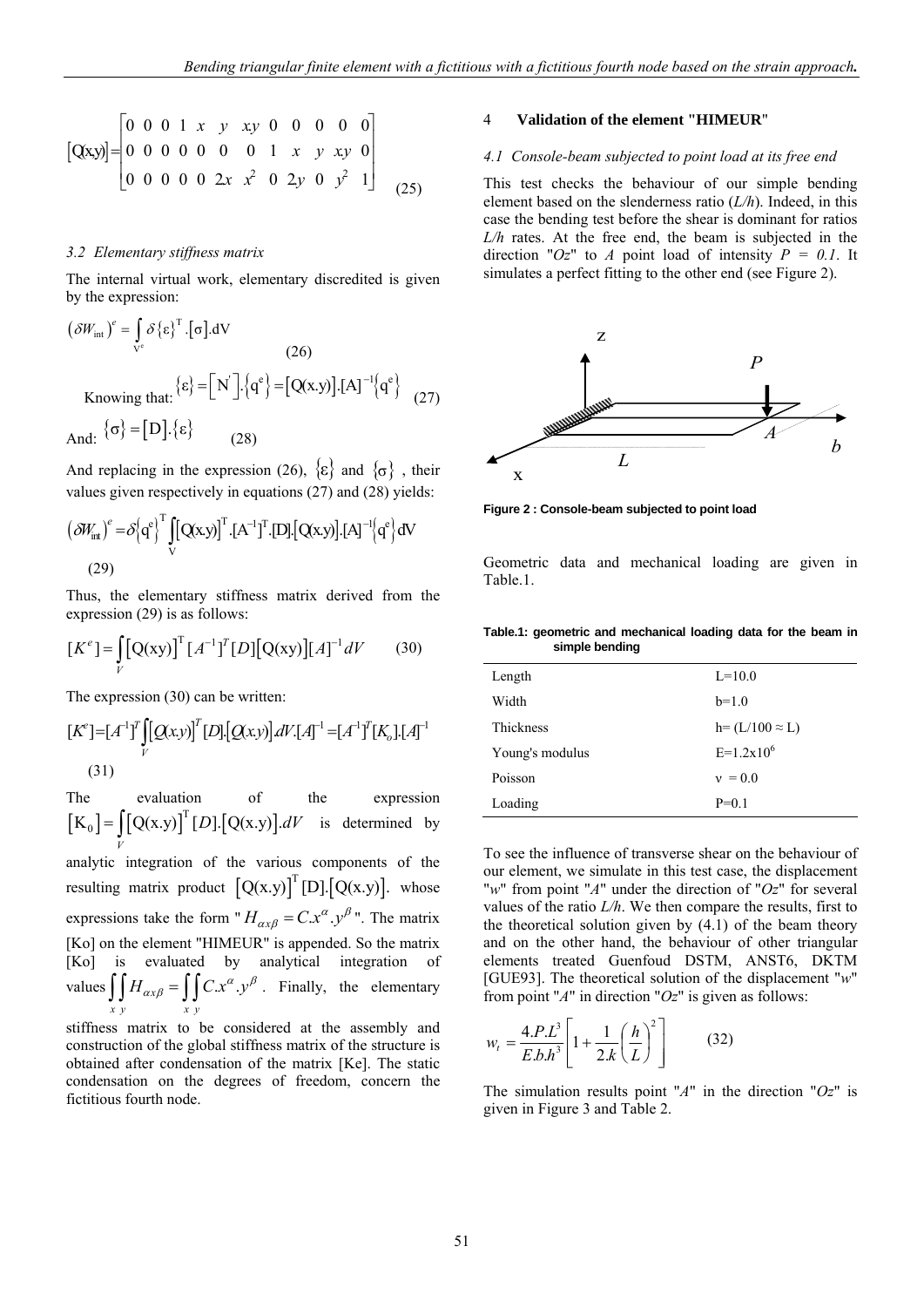L/h DSTM ANST6 DKTM HIMEUR **Theoretical solution** 1  $5.1x10^{-7}$   $5.3x10^{-7}$   $3.1x10^{-7}$   $3.3x10^{-7}$   $5.3x10^{-7}$ 2  $2.9x10^{-6}$   $3.0x10^{-6}$   $2.5x10^{-6}$   $2.7x10^{-6}$   $3.1x10^{-6}$ 3  $9.0x10^{-6}$   $9.6x10^{-6}$   $8.4x10^{-6}$   $9.0x10^{-6}$   $9.6x10^{-6}$ 4 2.0x10<sup>-5</sup> 2.2x10<sup>-5</sup> 2.0x10<sup>-5</sup> 2.1x10<sup>-5</sup> 2.2x10<sup>-5</sup> 5  $4.0x10^{-5}$   $4.2x10^{-5}$   $3.9x10^{-5}$   $4.1x10^{-5}$   $4.3x10^{-5}$ 10 - -  $3.3x10^{-4}$   $3.3x10^{-4}$ 100 0.31329 - 0.31327 0.33303 0.3333

**Table 2: Displacement from point A along the axis "Oz" console of the beam in simple bending** 



*Figure 3 : Normalized Displacement of point A in pure bending* 

Figure 3 shows, in graphic form, the standard displacement of point "*A*" in simple bending function of the ratio *L/h* and comparing the behaviour of the element HIMEUR from the theoretical benchmark solution. We note that our element is very efficient for large slenderness  $(L/h > 10)$ . It should be noted that its convergence to the solution is obtained with a mesh consisting of ten (10) elements. Table 2 also summarizes the results given by other existing triangular elements. We note here also that our element is robust to the elements DSTM, DKTM [GUE93] especially for L/h> 3, since its behaviour is closer to the theoretical benchmark solution. Since it is very competitive with the element ANST6 [GUE93].

#### *4.2 Isotropic square plate*

This example was taken by many authors in the literature including [BAT90]. This is an isotropic square plate of side a and thickness h. In this work we simulate several scenarios based on the boundary conditions of the plate and the type of loading. It is in this test case to study the behaviour of the element HIMEUR considering different mesh sizes and several reports "a/h ".



**Figure 4 : isotropic square plate subjected to point load applied at its centre** 

The results concerning the displacement "*w*" the central point (*C*) of the plate is compared to analytical solutions for thin plate' s for each case. As we proceed with comparisons with triangular elements in the existing literature, including elements SRI [SAB00], CO [BEL84], TRUMP (Argyris), DKT [BAT90].

- 4.2.1 Isotropic square plate requested by a point load applied at its centre
- **4.2.1.1** *. Isotropic square plate simply supported on all four sides*

Geometric and mechanical data are given in Table 3.

**Tableau 3: geometric, mechanical and loading data for isotropic square plate** 

| Length          | $a = 2.0m$         |
|-----------------|--------------------|
| Thickness       | $h = 0.03m$        |
| Young's modulus | $E=210x10^9 N/m^2$ |
| Poisson         | $v = 0.3$          |
| Loading         | $P = 800 N$        |

The theoretical solution of the displacement "*w*" from point "*C*" along the direction of "*Oz*" is given by [BAT90] as follows:

$$
w_t = 0.0116.\frac{P.a^2}{D}
$$
 with  $D = \frac{E.h^3}{12(1 - v^2)}$  (33)

The results of the displacement of point "*C*" following direction "*Oz* " with different meshes are shown in Figure 5 and table 4.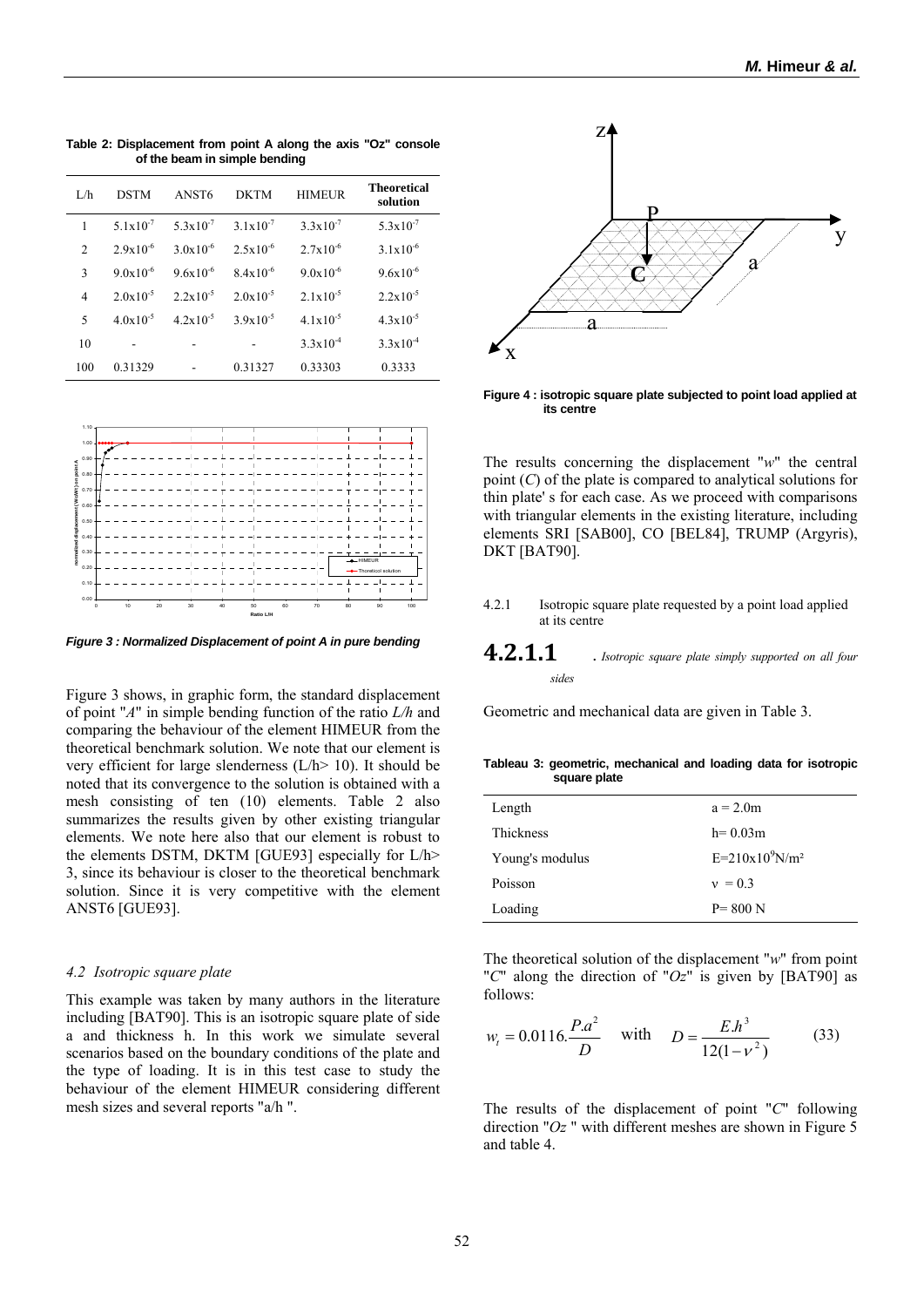

**Figure 5 : Displacement "W " Point C - isotropic square plate, simply supported on all four sides, with concentrated load at point C –** 

**Table.4: Normalized Displacement "Wp / Wt" Point C - isotropic square plate, simply supported on all four sides, with concentrated load at point C** -

| <b>Mes</b><br>h      |                        | $4 \times 4$                  |                     |                        | 6 x 6          |                                  |                        | $8 \ge 8$                 |                                  |
|----------------------|------------------------|-------------------------------|---------------------|------------------------|----------------|----------------------------------|------------------------|---------------------------|----------------------------------|
| a/h                  | 10<br>$\boldsymbol{0}$ | 10<br>00                      | 10<br>$\rm 00$<br>0 | 10<br>$\boldsymbol{0}$ | 10<br>00       | 10<br>$00\,$<br>$\boldsymbol{0}$ | 10<br>$\boldsymbol{0}$ | 10<br>00                  | 10<br>$00\,$<br>$\boldsymbol{0}$ |
| <b>SRI</b>           | 0.0<br>70              | 0.9<br>$E-$<br>$\overline{3}$ | 0.9<br>$E-$<br>5    | 0.1<br>34              | 0.0<br>01<br>8 | 1.9<br>$E-$<br>5                 | 0.2<br>07              | 0.0<br>03<br>$\mathbf{1}$ | 3.1<br>Е-<br>5                   |
| $C^O$                | 0.8<br>98              | 0.3<br>82                     | 0.0<br>08           | 0.9<br>60              | 0.7<br>81      | 0.0<br>83                        | 0.9<br>78              | 0.9<br>16                 | 0.3<br>09                        |
| TR<br><b>UM</b><br>P | 1.0<br>17              | 1.0<br>16                     | 1.0<br>16           | 1.0<br>09              | 1.0<br>07      | 1.0<br>07                        | 1.0<br>06              | 1.0<br>04                 | 1.0<br>04                        |
| DK<br>T              | 1.0<br>03              | 1.0<br>03                     | 1.0<br>03           | 1.0<br>02              | 1.0<br>02      | 1.0<br>02                        | 1.0<br>01              | 1.0<br>01                 | 1.0<br>01                        |
| HIM<br>EU<br>R       | 0.9<br>84              | 0.9<br>84                     | 0.9<br>84           | 0.9<br>97              | 0.9<br>97      | 0.9<br>97                        | 1.0<br>$_{00}$         | 1.0<br>00                 | 1.0<br>00                        |

Figure 5 shows, in graphic form, displacement from point "*C*" with different meshes. We note the good performance of our element, since it converges rapidly towards the analytical solution of reference.

Table 4 also includes the values of the normalized displacement "*Wp/Wt*" of point *C* of some elements of triangular thin plate, for different meshes and several reports "*a/h*" and highlights the quality of results obtained by the element HIMEUR to these elements. Again this element is more robust to the elements SRI [SAB00],  $C^{O}$ [BEL84], TRUMP (Argyris), whatever the mesh or the ratio "*a/h*" and very competitive with the DKT element [BAT90].

# **4.2.1.2** *4.2.1.2 Isotropic square plate clamped at its four sides*

We resume the test case for this example in Figure 3 with the same geometrical and mechanical data of the material, but simulating a perfect fitting of the plate on all four sides. The theoretical solution of the displacement "*w*" from point "*C*" along the direction of "*Oz*" is given by [BAT90] as follows:

$$
w_t = 0.0056 \cdot \frac{P.a^2}{D}
$$
 with  $D = \frac{E.h^3}{12(1 - v^2)}$  (34)

The results of the displacement of point "*C*" following direction "*Oz*" with different meshes are shown in Figure 6.



**Figure6: Displacement"W"Point - isotropic square plate clamped at its four sides, with concentrated load at point C –** 

The Figure 6 shows, graphically, the displacement from point "C" with different meshes. Just as the previous test cases, our element present, there is also a good performance, since it converges rapidly towards the analytical solution of reference.

## **4.2.2 Isotropic square plate requested by a uniformly distributed load**

We resume for this test case the sample plate of Figure 3 that we are seeking a uniformly distributed load of intensity  $q=60$  T/m<sup>2</sup>.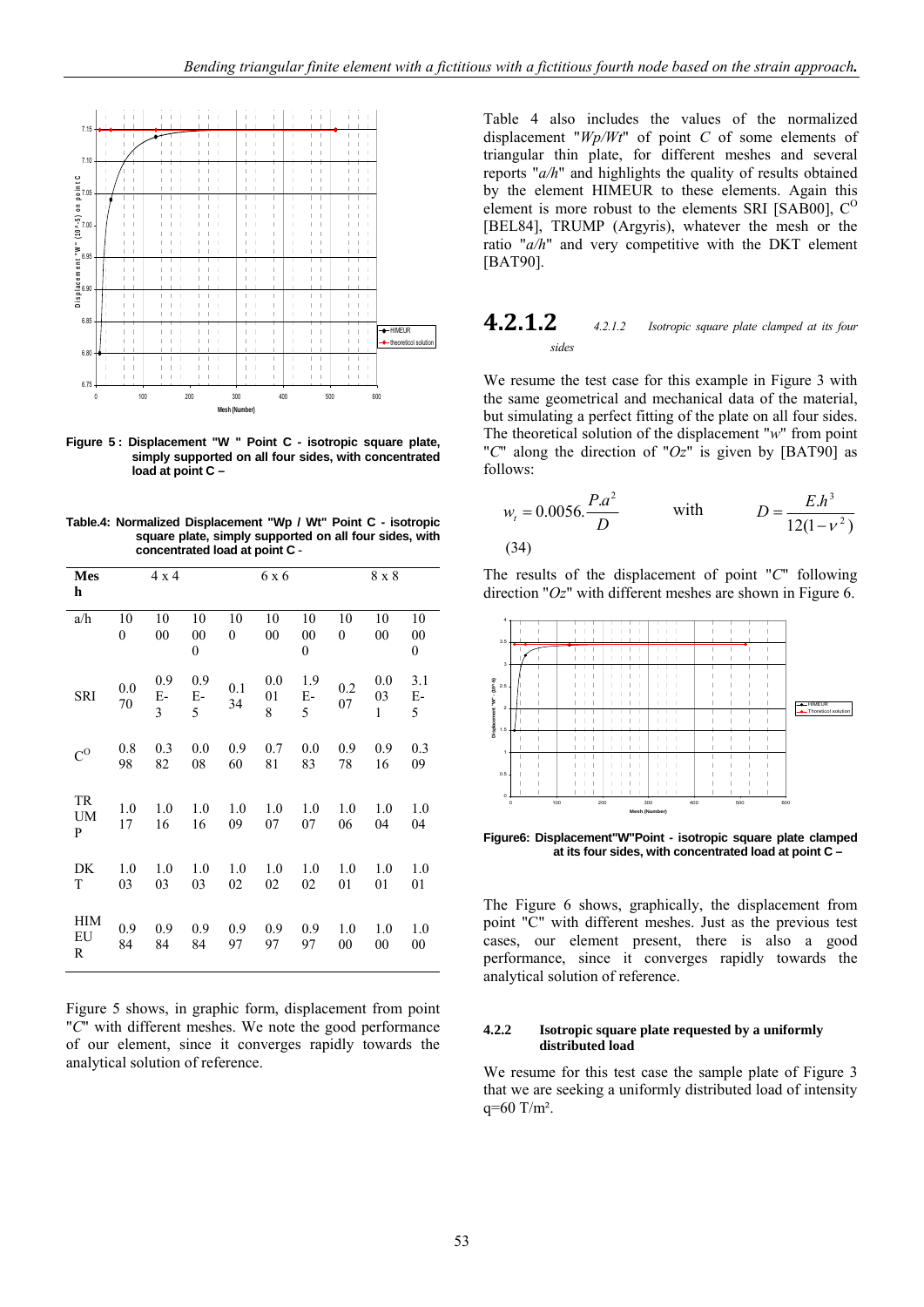

**Figure 7: isotropic square plate subjected to a uniformly distributed load.** 

The theoretical solution of the displacement "*w*" from point "*C*" along the direction of "*Oz*" is given for the case of a plate simply supported by the formula (35) and for the case of the plate embedded in the formula (36):

$$
w_t = 0.004062 \cdot \frac{q \cdot a^4}{D}
$$
  
With 
$$
D = \frac{E h^3}{12(1 - v^2)}
$$
 (35)

$$
w_t = 0.00126.\frac{q.a^4}{D}
$$

With 
$$
D = \frac{E.h^3}{12(1 - v^2)}
$$
 (36)

The simulation results of displacement of point "*C*" following direction "*Oz*" with different meshes are shown in Figures 8 and 9. Figure 8 summarizes the results for the case of a plate simply supported and those relating to Figure 9 the plate clamped along its four sides. We note that for both test cases, our element behaves well, since it is characterized by rapid convergence to the analytical solution.



*Figure 8: Displacement 'W' Point C - isotropic square plate simply supported on all four sides with a uniformly distributed load –* 



Figure 9: Displacement "W" Point C -- Isotropic square plate **clamped at its four sides, with a uniformly distributed load –** 

## 4.3 Skew isotropic plate

It is for this test, a plate of isotropic skew (angle 60 $\degree$ ) (Figure 10) subjected to a uniform load p with two simple supports  $(W = 0)$  and two free edges. Geometric and mechanical data are given in Table 5.

#### **Table 5: geometric and mechanical data for the isotropic skew plate (60 °)**

| Side length      | $L = 100.0$ |
|------------------|-------------|
| <b>Thickness</b> | $h = 0.1$   |
| Young's modulus  | $E = 1000$  |
| Poisson          | $v = 0.31$  |

This problem treated by [BAT90] for the analysis of quadrilateral elements and DSQ Q4γ is used to evaluate the convergence of our element. To do this we considered grids of 2x2, 4x2, 8x2, 16x2 elements per side. The reference solution, obtained by a finite difference scheme [RAZ73], is given by formula 37.

$$
w_{ref} = 0.007945. \frac{P.L^2}{D}
$$
  
With 
$$
D = \frac{E.h^3}{12(1 - v^2)}
$$
 (37)

 $12(1 - v^2)$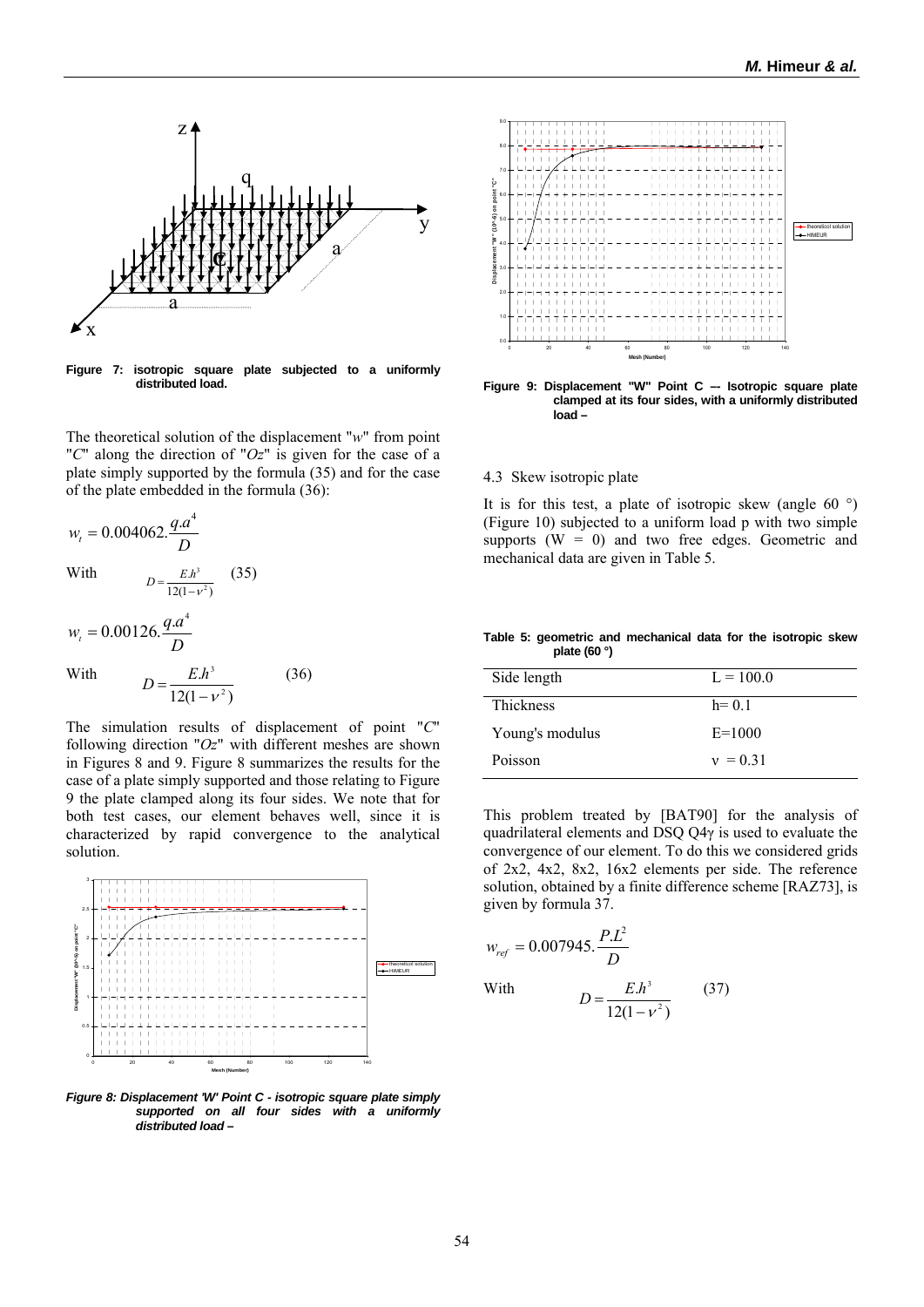

**Figure 10: isotropic skew plate (60 °) with free edges** 

The results of displacements obtained by the element HIMEUR are illustrated by the Figure 11. We've also worn for purposes of comparison, the results given by the elements and quadrilateral DSQ Q4γ [BAT90]. We observe a monotonic convergence for all three items with a convergence at the top of the element "HIMEUR".



*Figure 11 : Displacement normalized "Wp / Wref." the central point - isotropic skew plate with free edges-*

#### *4.4 Tests ROBINSON*

There are two tests proposed by Robinson [ROB78] to study the behaviour of a triangular element loaded in bending and torsion constrained.



*A - 12.1 - bending constrained B - 12.2 - twisting constrained*

**Figure 12: Console-beam subjected to tests ROBINSON** 

The geometrical and mechanical characteristics of the material are given in Table 6. We study the influence of the ratio L/h (the length varies from  $1 \times h$  to  $10000 \times h$ ) on the move "W" from point "A" for both types of solicitations.

|  | Table6: geometric, mechanicalmaterial for the beam-console |  |  |
|--|------------------------------------------------------------|--|--|
|  | submitted to test ROBINSON                                 |  |  |

| Side length      | $L = \text{Variable}$ |
|------------------|-----------------------|
| Width            | $b=1.0$               |
| <b>Thickness</b> | $h = 0.05$            |
| Young's modulus  | $E=1.0x10^7$          |
| Poisson          | $v = 0.25$            |
|                  |                       |

Test "A" for the behaviour of the beam-console under the action of two pairs  $M_v = 1.0$  applied to the nodes of its free end. This is the bending constrained. Test "B" for the action of two concentrated loads  $P_z = 1.0$  and  $P_z = 1.0$ respectively applied to the same nodes. This is the twisting constrained. The reference solution (BENCHMARK) on triangular elements is extracted from [GUE90].

**Table 7: Test "A" – Bending constrained - displacement "W" from point "A"** 

| L    | ANST3      | ANST <sub>6</sub> | <b>HCT</b>   | <b>DKT</b>               | <b>HIMEUR</b> | <b>BENCHMARK</b> |
|------|------------|-------------------|--------------|--------------------------|---------------|------------------|
| 0.05 | 0.00000174 | 0.0000064         | -            | -                        | 0.000008022   | $\blacksquare$   |
| 0.5  | 0.00087300 | 0.0011800         | -            | $\overline{\phantom{a}}$ | 0.00092053    | $\blacksquare$   |
|      | 0.00356000 | 0.0038100         | 0.0010520    | 0.002105                 | 0.00235240    | 0.0028           |
| 2    | 0.00935000 | 0.0100000         | 0.0015790    | 0.006580                 | 0.00614230    | 0.0056           |
| 3    | 0.01480000 | 0.0162000         | 0.0010520    | 0.009870                 | 0.00938960    | 0.0084           |
| 4    | 0.02020000 | 0.0222000         | $\theta$     | 0.013160                 | 0.01215900    | 0.0112           |
| 5    | 0.02550000 | 0.0280000         | $-0.0052600$ | 0.016450                 | 0.01477200    | 0.0140           |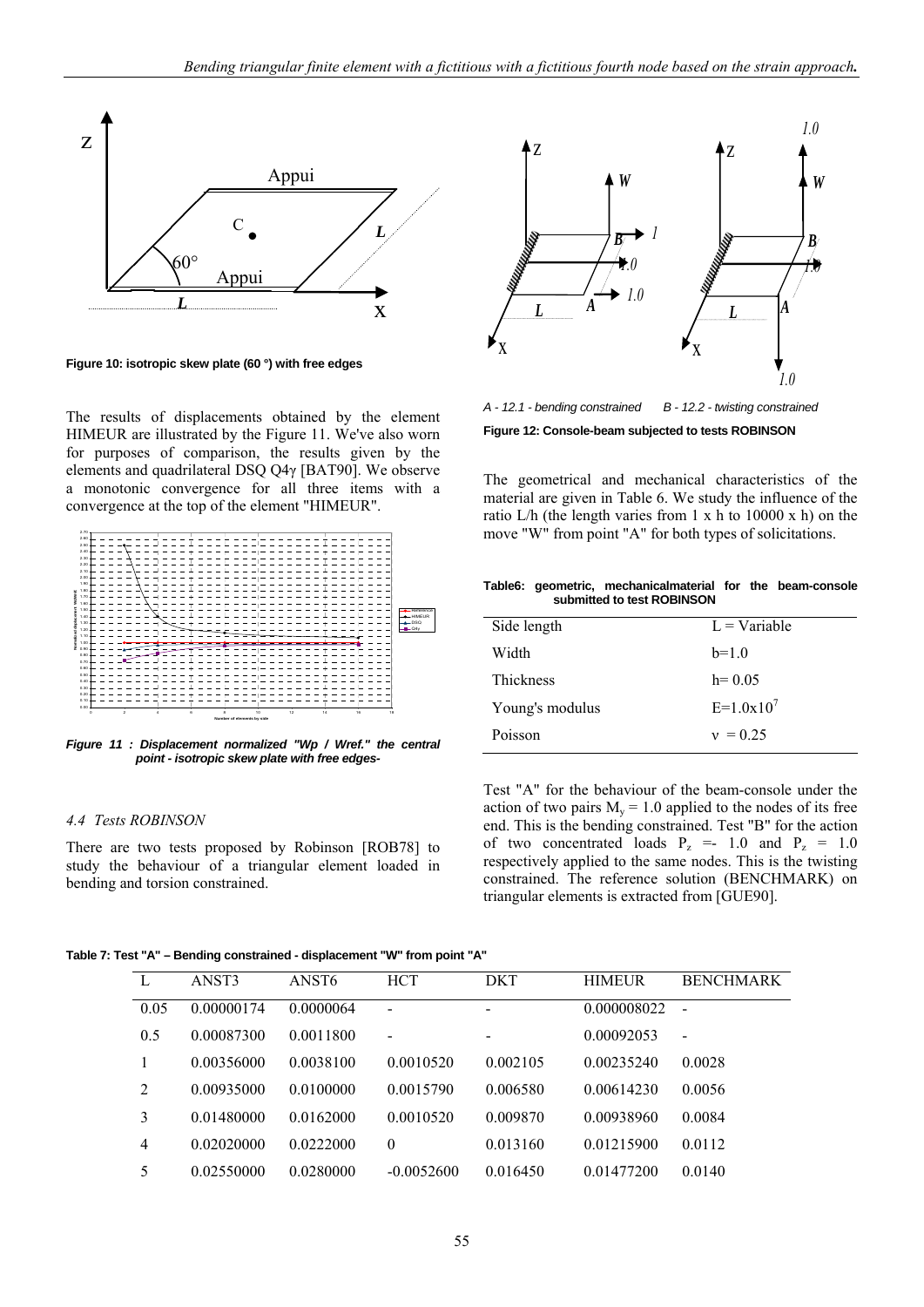| 6   | 0.03070000 | 0.0339000                | $-0.0018420$             | 0.019740                 | 0.01735700 | 0.0168                   |
|-----|------------|--------------------------|--------------------------|--------------------------|------------|--------------------------|
| 7   | 0.03600000 | 0.0397000                |                          | 0.023030                 | 0.01995100 | 0.0196                   |
| 8   | 0.04120000 | 0.0455000                | $-0.0028940$             | 0.026320                 | 0.02256200 | 0.0224                   |
| 9   | 0.04600000 | 0.0513000                |                          | 0.029620                 | 0.02518800 | 0.0252                   |
| 10  | 0.05170000 | 0.0571000                | $-0.0044730$             | 0.032900                 | 0.02782800 | 0.0280                   |
| 11  |            |                          |                          | 0.036190                 | 0.03047800 | 0.0308                   |
| 12  |            | $\overline{\phantom{a}}$ | $-0.0057890$             | 0.039480                 | 0.03313700 | 0.0336                   |
| 25  | 0.12970000 | 0.1433000                |                          |                          | 0.06805900 | $\overline{\phantom{0}}$ |
| 50  | 0.25970000 | 0.2869000                | $\overline{\phantom{a}}$ | $\overline{\phantom{a}}$ | 0.13567000 | $\overline{\phantom{0}}$ |
| 500 | 2.59850000 | 2.6540000                |                          |                          | 1.35530000 | $\blacksquare$           |

**Table 8: Test "B" - Twisting constrained - displacement "W" from point "A"** 

| L              | ANST3      | ANST <sub>6</sub> | <b>HCT</b>               | <b>DKT</b>     | <b>HIMEUR</b> | <b>BENCHMARK</b> |
|----------------|------------|-------------------|--------------------------|----------------|---------------|------------------|
| 0.05           | 0.00000116 | 0.00000383        | $\blacksquare$           | $\overline{a}$ | 0.00000100    | $\blacksquare$   |
| 0.5            | 0.00043800 | 0.00088300        | $\blacksquare$           |                | 0.00045531    | $\blacksquare$   |
| 1              | 0.00178000 | 0.00252000        | 0.0010660                | 0.001866       | 0.00186770    | 0.002666         |
| 2              | 0.00467000 | 0.00555000        | 0.0024000                | 0.004400       | 0.00550220    | 0.005333         |
| $\overline{3}$ | 0.00743000 | 0.00847000        | 0.0030660                | 0.006800       | 0.00840630    | 0.007999         |
| $\overline{4}$ | 0.01010000 | 0.01130000        | 0.0034660                | 0.009200       | 0.01095800    | 0.010666         |
| 5              | 0.01270000 | 0.01420000        | 0.0037330                | 0.011733       | 0.01344500    | 0.013333         |
| 6              | 0.01540000 | 0.01710000        | 0.0042666                | 0.014000       | 0.01593200    | 0.015999         |
| 7              | 0.01800000 | 0.02000000        |                          | 0.016400       | 0.01842900    | 0.018666         |
| 8              | 0.02060000 | 0.02290000        | 0.0050660                | 0.018933       | 0.05093700    | 0.021333         |
| 9              | 0.02320000 | 0.02570000        |                          | 0.021333       | 0.02345500    | 0.023999         |
| 10             | 0.02580000 | 0.02860000        | 0.0061330                | 0.023600       | 0.02598100    | 0.026666         |
| 11             |            |                   |                          | 0.025866       | 0.02851200    | 0.029333         |
| 12             |            |                   | 0.0070660                | 0.028266       | 0.03104700    | 0.031999         |
| 25             | 0.06489000 | 0.07170000        |                          |                | 0.06419500    |                  |
| 50             | 0.12986000 | 0.14350000        | $\overline{\phantom{a}}$ |                | 0.12817000    |                  |
| 500            | 1.29930000 | 1.43270000        |                          |                | 1.28090000    |                  |

Tables 7 and 8 and Figures 13 and 14 show the displacement "*W* " from point "*A* " according to the ratio L/h and comparing the behaviour of the element HIMEUR compared to the reference solution (BENCHMARK ) and the results given by other existing triangular elements ANST3 [GUE90] ANST6 [GUE90], HCT, DKT [BAT90]. The detailed study of the results highlights the good performance of the element HIMEUR. Indeed the results achieved are very close to the reference solution for both constrained for bending torsion constrained and this regardless of the length "L". It should be noted that this result is obtained with a moderate mesh consisting only of four triangular elements. Moreover, the element HIMEUR appears stronger than all the elements taken as a basis for comparison, although the element DKT for the situation constrained bending and to a lesser extent the ANST3 element for the situation of twist embarrassed him are competitive. Figures 7 and 8 illustrate graphically these findings.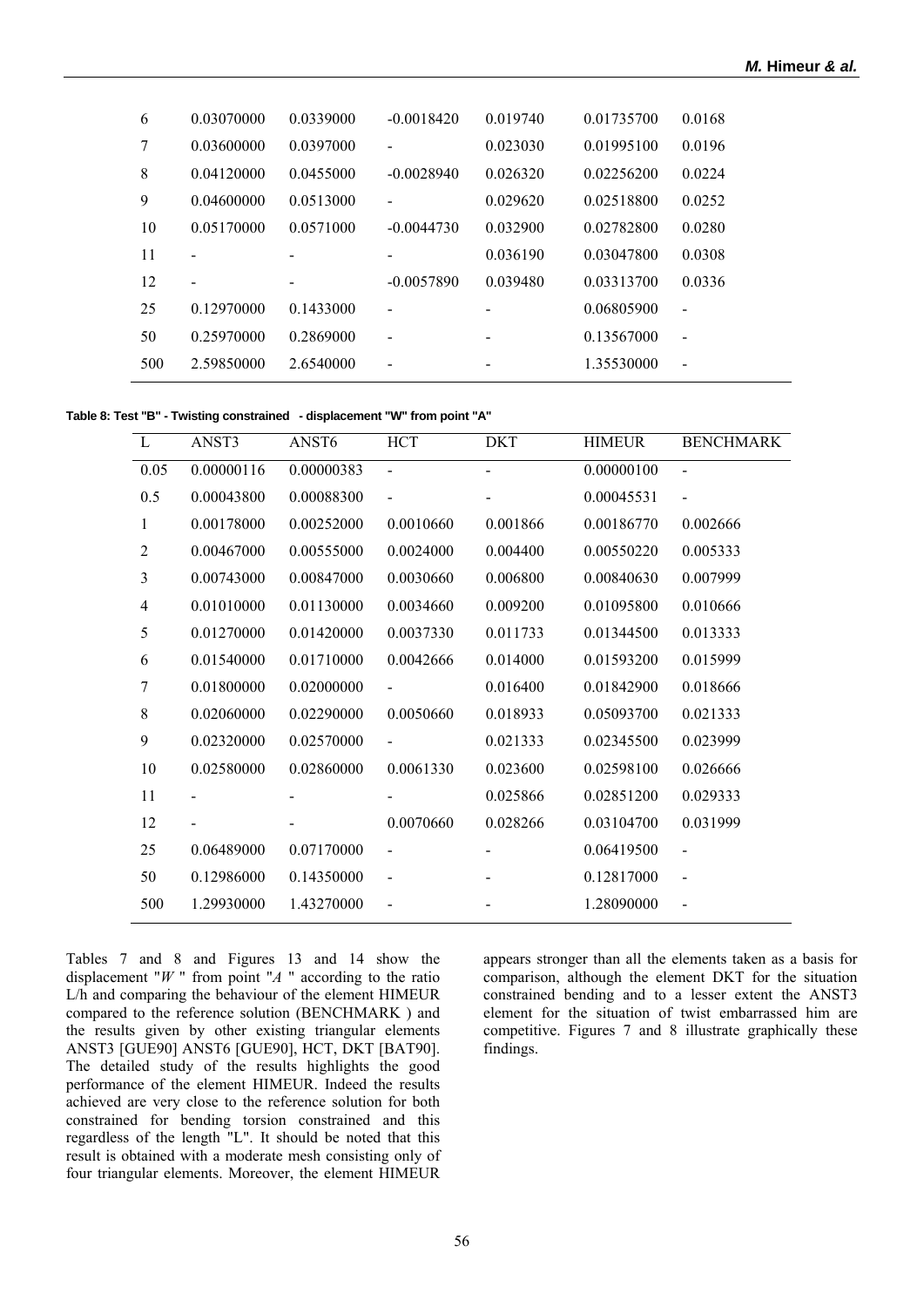

**Figure 13: Test "A" - Bending constrained - displacement "W" from point "A"** 



**Figure 14: Test "B" - Twisting constrained - displacement "W" from point "A"** 

## **5 Conclusion**

We presented in this work a finite element triangular inflected perspective of linear static analysis and dynamic analysis for nonlinear geometric structures curves (arcs and shells). The approach, concepts and development techniques used have resulted in a finite element competitive, robust and effective for the treatment of thin plates. It remains to continue his maturation into a reliable and efficient tool to address the calculation of all situations of shells, from thin to thick, deep or low loaders. This is something that has certain advantages which advocate their use. The presence of the fictitious node and the adoption of the approach "deformation" have the opportunity to enrich the displacement field, thus greater accuracy in the approximation of the solution, avoiding the complexity of the classical theories . The reduction of elementary stiffness matrices by the technique of static condensation, "Action on the degrees of freedom relating to fictitious node, avoiding systems of equations to be solved, enormous, thus saving time machine not negligible . The use of analytical integration in the evaluation of the stiffness matrix, gave our element behavior performance. This result was remarkable in the convergence tests carried out where we are seeing a rapid trend towards the solution unlike isoperimetric elements (using numerical integration).

## **REFERENCES BIBLIOGRAPHIQUES**

- **[1]** [BAT80] Batoz J. L., Bath KJ, Ho L.W., A study of three node triangular plate bending elements. Int. J. Num. Meth. Eng. 1980;15:1771-812.
- **[2]** [BAT90] Batoz J. L., Dhatt G., Modélisation des structures par éléments finis, vol.1, Solides Elastiques, Vol 2 : Poutres et plaques, Hermes, Paris, 1990, Volume 1, 455 pages, Volume 2, 483 pages.
- **[3]** [BEL99] Belarbi M. T., Charif A. Développement d'un nouvel élément hexaédrique simple basé sur le modèle en déformation pour l'étude des plaques minces et épaisses, Revue européenne des éléments finis, 1999 pp 135-157.
- **[4]** [BEL00] Belarbi M. T., Développement de nouveaux éléments à modèle en déformation : Application linéaire et non linéaire, Thèse de Doctorat, Univ. Constantine (Algérie), 2000.
- **[5]** [BEL84] Belytschko, T. ONG, J.S.J., LIU, WK.,KENNEDY, J.M., Hourglass control in linear and nonlinear problems, Compute methods in applied mechanics and engineering, 1984, Vol 43, pp 251- 276.
- **[6]** [CLO65] Clough R.W. & Tocher JL.., Finite element stiffness matrixes for analysis of plate bending, Proceeding of first conference Matrix methods in structural mechanics, Wright-Pattersonm Qir force bqsem Ohiom 1965. 515-812.
- **[7]** [FRE98] François Frey, Traité de génie civil de l'école polytechnique fédérale de Lausane – Volume 3 – Analyse des structures et milieux continus – mécanique des solides, Presses polytechniques et universitaires romandes CH-1015, 1998.
- **[8]** [GUE90] Guenfoud M., Deux éléments triangulaires nouveaux pour l'analyse linéaire et non linéaire géomètrique des coques, Thèse de doctorat, Institut national des sciences appliquées de Lyon (France), Novembre 1990, 346p
- **[9]** [GUE93] Guenfoud M., Présentation de l'élément DSTM pour le calcul linéaire des coques d'épaisseur quelconque, Ann. l'ITBTP, 1993; 515: 25-52.
- **[10]** [HIM08] Himeur M., Développement d'éléments membranaires nouveaux d'élasticité plane basés sur la formulation en déformation, Thèse de magistère, Université de Guelma (Algérie), Département de Génie Civil, Novembre 2008, 104p
- **[11]** [HGM08] Himeur M. & Guenfoud M., Elément fini triangulaire nouveau à noeud central perturbé en formulation déformation avec drilling rotation, CIFMA'03, 21-23 April 2008, Alep, Syrie
- **[12]** [IBR93] Ibrahimbegovic A., et Frey F. et Rebora B., Une approche unifiée de la modélisation des structures complexes : les éléments finis avec degré de liberté de rotation, LSC, Rapport Interne 93/10, Ecole polytechnique fédérale de Lausanne (Suisse), Juin 1993.
- **[13]** [PRO00] Providas E. and Kattis M. A., An assessment of two fundamental flat triangular shell elements with drilling rotation, Computers and structures 77, pp 129-139, 2000.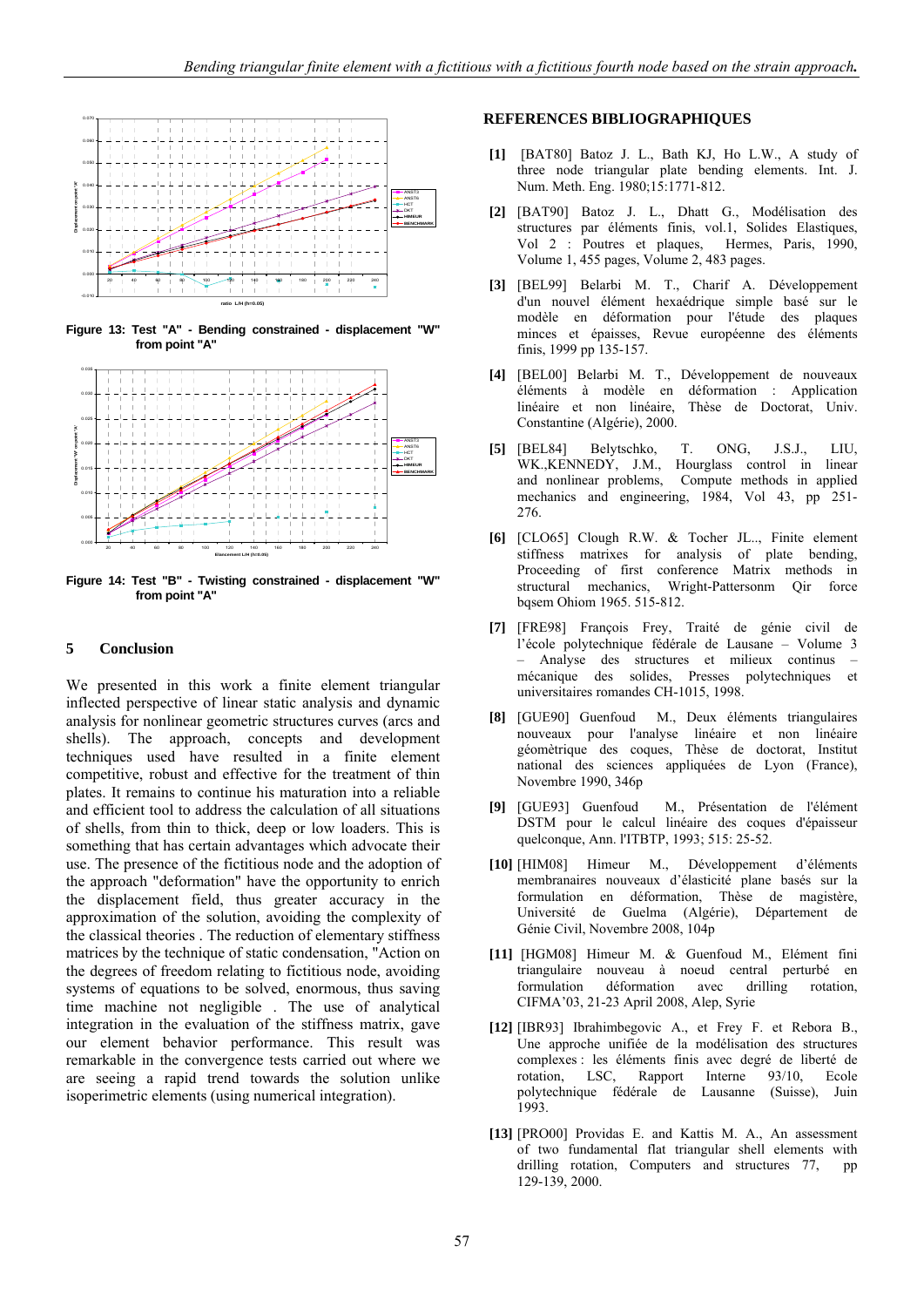- **[14]** [RAZ73] Razake A., Program of triangular bending elements with derivative smo0thing, IJNME, Vol. 6, p. 333-343, 1973.
- **[15]** [ROB78] Robinson J.., element evaluation. A set of assessment points and standards tests Proc. Element method in the commercial environment, Vol. 1, pp 217-248, Oct. 1978.
- **[16]** [SAB83] Sabir A.B., A new class of finite elements for plane elasticity problems, CAFEM  $7<sup>th</sup>$ , Int. conf. Struct. Mech. In reactor Technology, Chicago, 1983.
- **[17]** [SAB85] Sabir A.B., A rectangular and triangular plane elasticity element with drilling degrees freedom, chapter 9 in proceeding of the  $2<sup>nd</sup>$  International conference on variational methods in engineering, Southampton University, Springer verlag, Berlin, 1985, pp 17-25.
- **[18]** [SAB95] Sabir A.B., A Sfendji, Triangular and Rectangular Plane Elasticity Finite Elements, Thin-Walled struct., 21-1995, pp 225-232.
- **[19]** [SAB00] Sabourin F.m Salle F., Calcul des structures par éléments finis, Barres – Poutres Elasticité plane Axisymétrique Plaques – coques non linéarité, Chapitre IV, INSA Lyon, 2000, 17 pages**.**
- **[20]** [SAR91] Jean-Luc SARF, La condensation statique dans felina (nouvelle édition), Rapport Interne LSC 91/22, 1991.
- **[21]** [TEO82] Teodorecu Paul, Grands éléments finis"GEF" pour l'élasticité plane, Thèse n° 462 de doctorat présentée au département de génie civil, Ecole polytechnique fédérale de Lausane Suisse, 1982
- **[22]** [YUA88] Yuan F.,Miller RE., A rectangular finite element for moderately thick flat plate, Computer.Struct.1988;30:1375-87.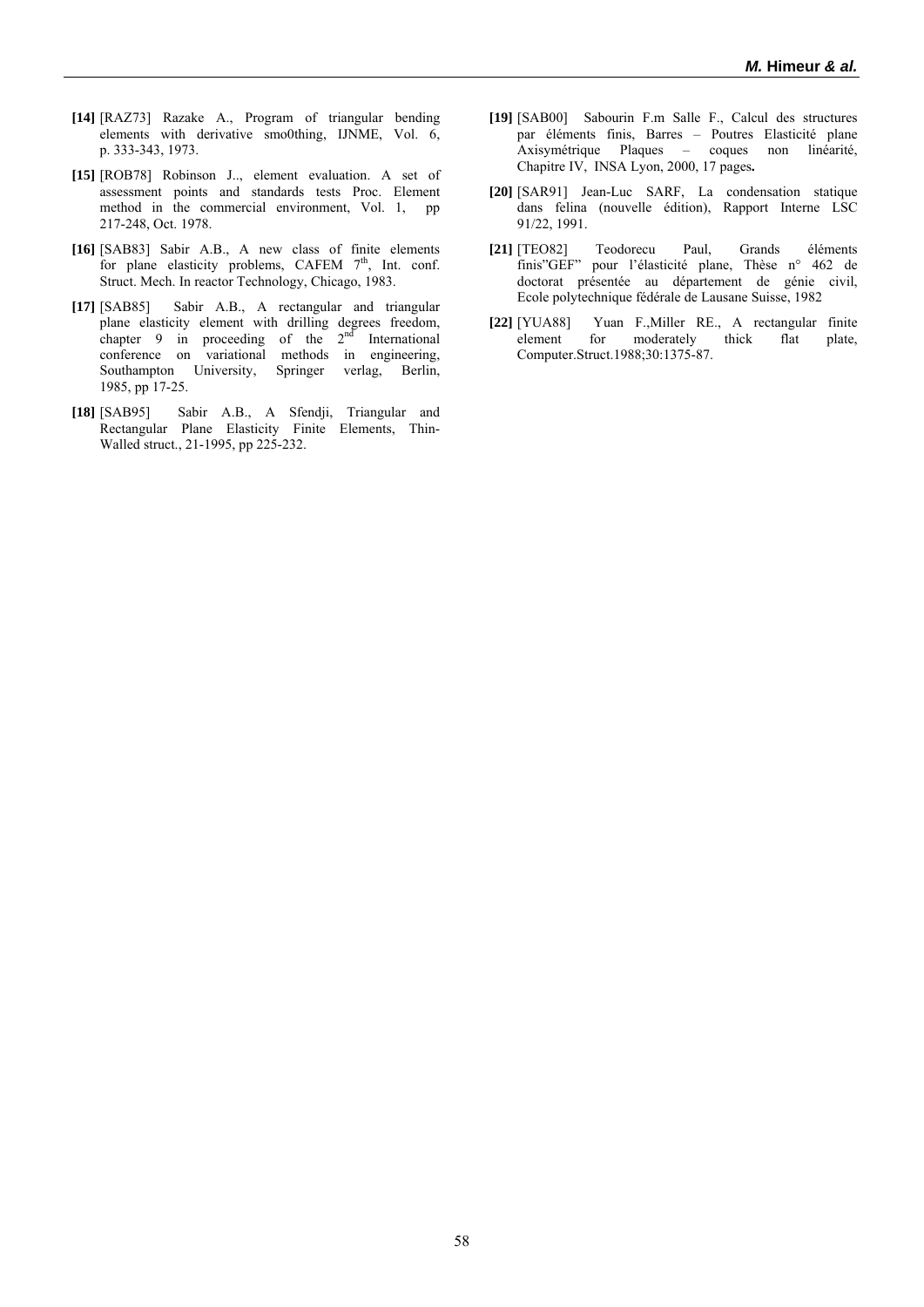# Appendices

A.1. Matrix of nodal coordinates

$$
\begin{bmatrix}\n1 & -x_1 & -y_1 & -\frac{x_1^2}{2} & -\frac{x_1^3}{6} & -\frac{x_1^2y_1}{2} & -\frac{x_1^3y_1}{6} & -\frac{y_1^2}{2} & -\frac{x_1y_1^2}{6} & -\frac{x_1y_1^3}{6} & -\frac{x_1y_1^3}{2} & -\frac{x_1y_1^2}{6} & -\frac{x_1y_1^2}{2} \\
0 & 1 & 0 & x_1 & \frac{x_1^2}{2} & x_1y_1 & \frac{x_1^2y_1}{2} & 0 & \frac{y_1^2}{2} & 0 & \frac{y_1^3}{2} & \frac{y_1}{2} \\
\beta_2(x_1, y_1) & 0 & 0 & 1 & 0 & 0 & \frac{x_1^2}{2} & \frac{x_1}{6} & y_1 & x_1y_1 & \frac{y_1^2}{2} & \frac{x_1y_1^2}{2} & \frac{x_1y_1^2}{2} \\
\beta_3(x_1, y_1) & 0 & 1 & 0 & 0 & \frac{x_2^2}{2} & -\frac{x_2^3y_2}{2} & -\frac{x_2^2y_2}{2} & -\frac{x_2^2y_2}{2} & -\frac{x_2y_2^2}{2} & -\frac{x_2^2y_2^3}{2} & -\frac{x_2y_2^3}{2} & \frac{x_2^2y_2^3}{2} & \frac{x_2^2y_2^2}{2} \\
w(x_2, y_2) & 0 & 1 & 0 & x_2 & \frac{x_2^2}{2} & x_2y_2 & \frac{x_2^2y_2}{2} & 0 & \frac{y_2^2}{2} & 0 & \frac{y_2^3}{6} & \frac{x_2^2}{2} \\
w(x_3, y_3) & 0 & 1 & 0 & 0 & \frac{x_2^2}{2} & \frac{x_2^3}{6} & y_2 & x_2y_2 & \frac{y_2^2}{2} & \frac{x_2y_2^2}{2} & \frac{x_2y_2}{2} \\
\beta_3(x_3, y_3) & 0 & 1 & 0 & x_3 & \frac{x_3}{2} & x_3y_3 & \frac{x_3^2}{2} & -\frac{x_3^3y_3}{2}
$$

# A.2. Matrix **[ Ko ]**

- General form

$$
\begin{bmatrix}\nKo\end{bmatrix} = \frac{Eh^3}{12(1-v^2)}\n\begin{bmatrix}\n\begin{bmatrix}\n0 & 0 & 0 & 0 \\
0 & 0 & 0 & 0 \\
1 & 0 & 0 & 0 \\
y & 0 & 2x \\
xy & 0 & x^2 \\
0 & 1 & 0 \\
0 & 1 & 0 \\
0 & y & 0 \\
0 & y & 0\n\end{bmatrix}\n\begin{bmatrix}\n1 & v & 0 \\
v & 1 & 0 \\
0 & 0 & 1 & 0 \\
0 & 0 & 0 & 0 \\
0 & 0 & 0 & 0\n\end{bmatrix}\n\begin{bmatrix}\n0 & 0 & 0 & 1 & x & y & xy & 0 & 0 & 0 & 0 \\
0 & 0 & 0 & 0 & 0 & 0 & 1 & x & y & xy & 0 \\
0 & 0 & 0 & 0 & 0 & 2x & x^2 & 0 & 2y & 0 & y^2 & 1\n\end{bmatrix} dxdy
$$